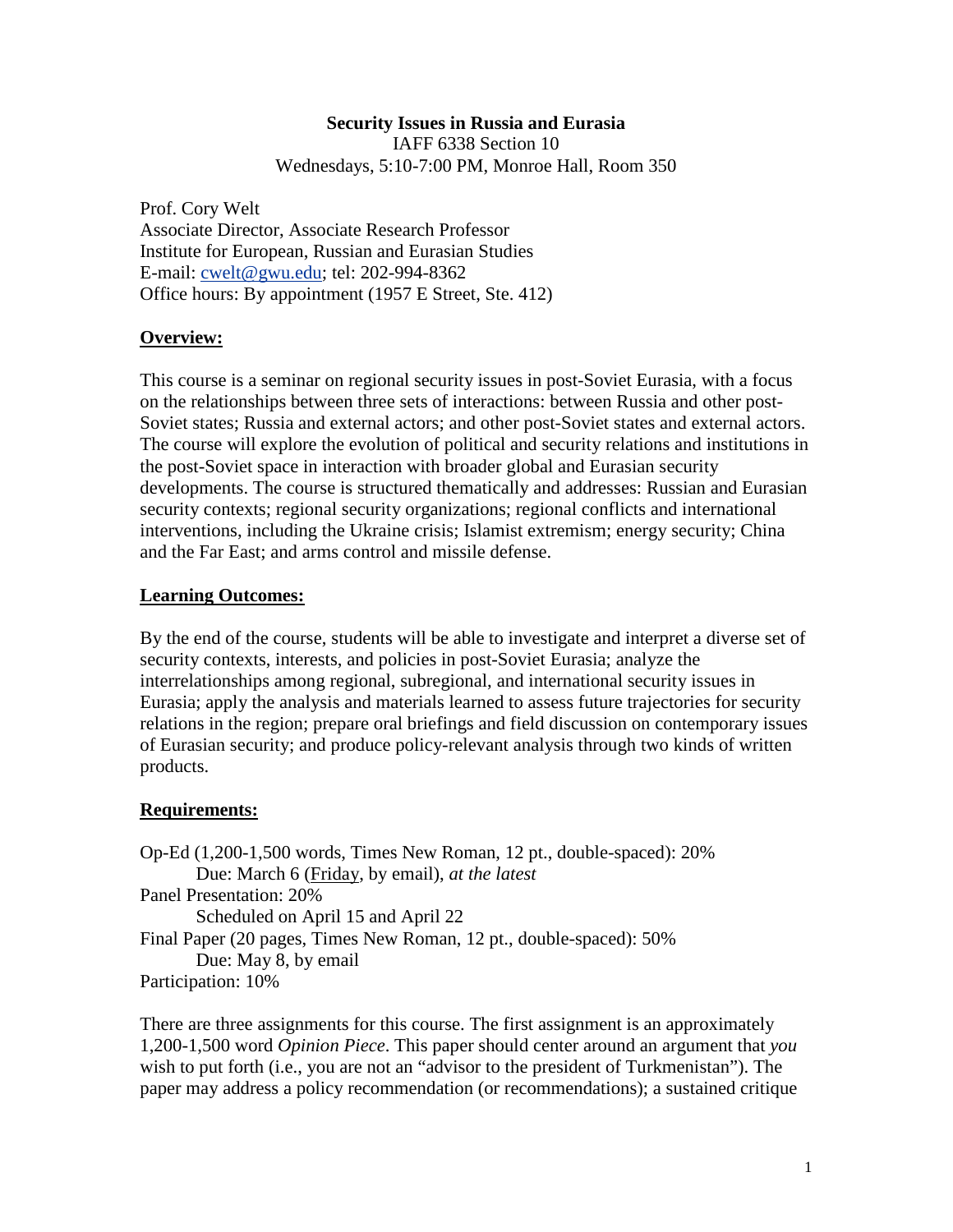of an existing policy (implying the necessity to change policy without fully elaborating on an alternative); or implications of different policy choices. Your intended audience should be one that you might conceivably target in your professional life. This may be your own government, an international organization, or public opinion. If your Opinion Piece makes recommendations, do not just state the recommendations; be sure to explain to your intended audience why they should support them. The Opinion Piece does not require citations, but it must include a bibliography of sources used.

The second assignment is an oral (individual) presentation based on your Opinion Piece. After receiving instructor feedback on your Opinion Piece, you will present a revised version as part of a panel of 3-4 students grouped roughly by topic. No PowerPoint allowed. Presentations will be 10 minutes each and will be followed by up to 20-30 minutes of discussion. Your grade will depend on substance, organization, and preparedness in fielding questions directly relevant to your topic.

The major writing assignment is an approximately 20 page research paper. The final paper may be on the same topic as your Opinion Piece and you may reuse some text, if the content is necessary and a natural fit for the flow of your paper. The paper should address a specific problem or issue; include *concise* background context; and draw on a diversity of sources (including media sources). The issue may be contemporary or historical, but the paper must tightly cohere and not be a general survey of a topic; when thinking about what to write, you should consider tackling *part* of a topic. The final paper may contain policy recommendations, but it does not have to. As part of your grade, you must submit a brief proposal (a paragraph) in advance, and I encourage you to also submit a preliminary bibliography.

The course will include lecture and discussion. Class participation counts for 10% of your grade.

#### **University Resources and Policies:**

#### *University Policy on Religious Holidays:*

1. Students should notify faculty during the first week of the semester of their intention to be absent from class on their day(s) of religious observance;

2. Faculty should extend to these students the courtesy of absence without penalty on such occasions, including permission to make up examinations;

3. Faculty who intend to observe a religious holiday should arrange at the beginning of the semester to reschedule missed classes or to make other provisions for their course-related activities

*Academic Integrity:* Academic dishonesty is defined as cheating of any kind, including misrepresenting one's own work, taking credit for the work of others without crediting them and without appropriate authorization, and the fabrication of information. For the remainder of the code, see: [http://www.gwu.edu/~ntegrity/code.html](http://www.gwu.edu/%7Entegrity/code.html)

### *Support for Students Outside the Classroom*

#### *DISABILITY SUPPORT SERVICES (DSS)*

Any student who may need an accommodation based on the potential impact of a disability should contact the Disability Support Services office at 202-994-8250 in the Marvin Center, Suite 242, to establish eligibility and to coordinate reasonable accommodations. For additional information please refer to: <http://gwired.gwu.edu/dss/>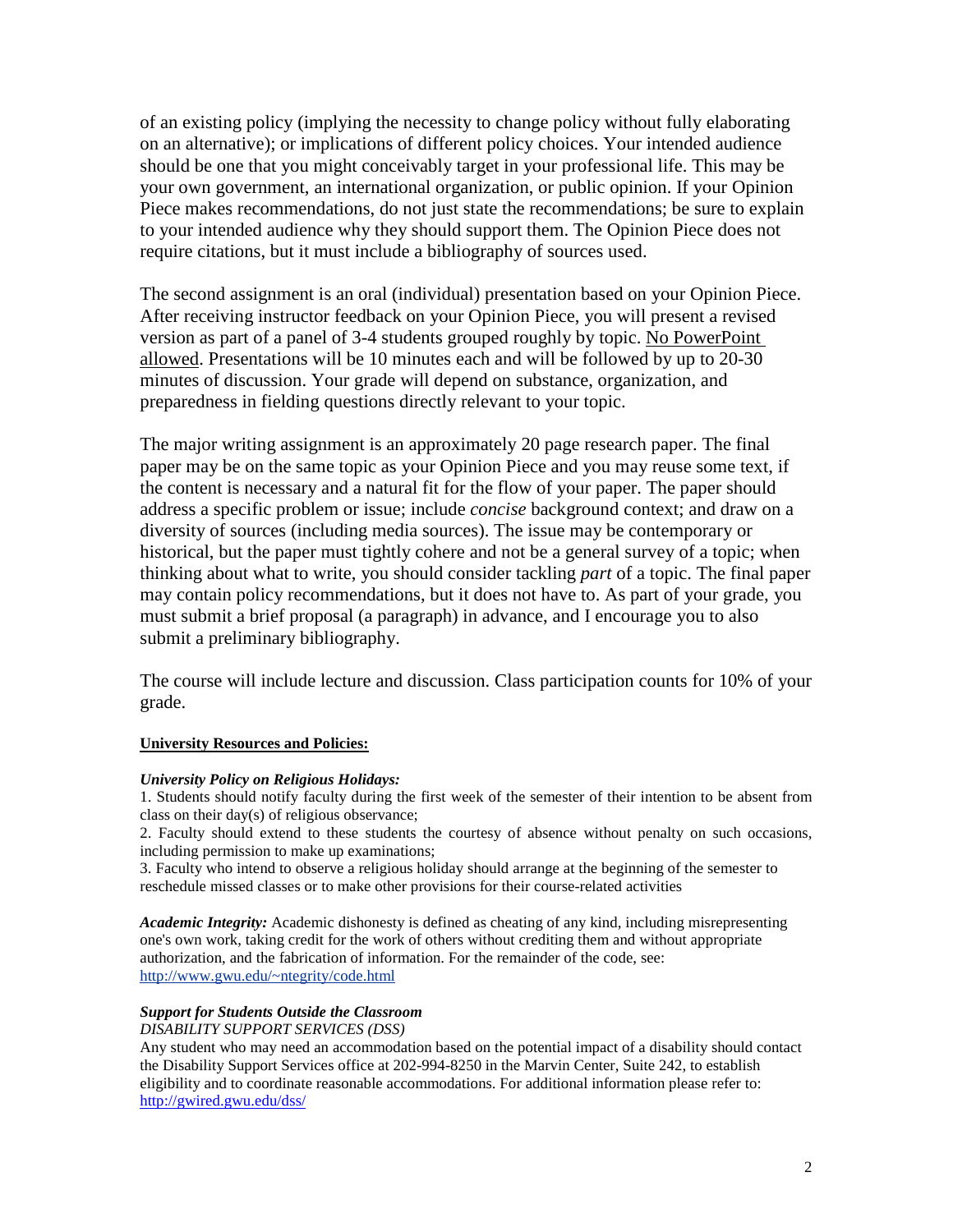#### *UNIVERSITY COUNSELING CENTER (UCC) 202-994-5300*

The University Counseling Center (UCC) offers 24/7 assistance and referral to address students' personal, social, career, and study skills problems. Services for students include:

- crisis and emergency mental health consultations
- confidential assessment, counselling services (individual and small group), and referrals<br>http://gwired.gwu.edu/counsel/CounselingServices/AcademicSupportServices
- **ht[tp://gwired.gwu.edu/counsel/CounselingServices/AcademicSupportServices](http://gwired.gwu.edu/counsel/CounselingServices/AcademicSupportServices/)**

#### *Security*

In the case of an emergency, if at all possible, the class should shelter in place. If the building that the class is in is affected, follow the evacuation procedures for the building. After evacuation, seek shelter at a predetermined rendezvous location.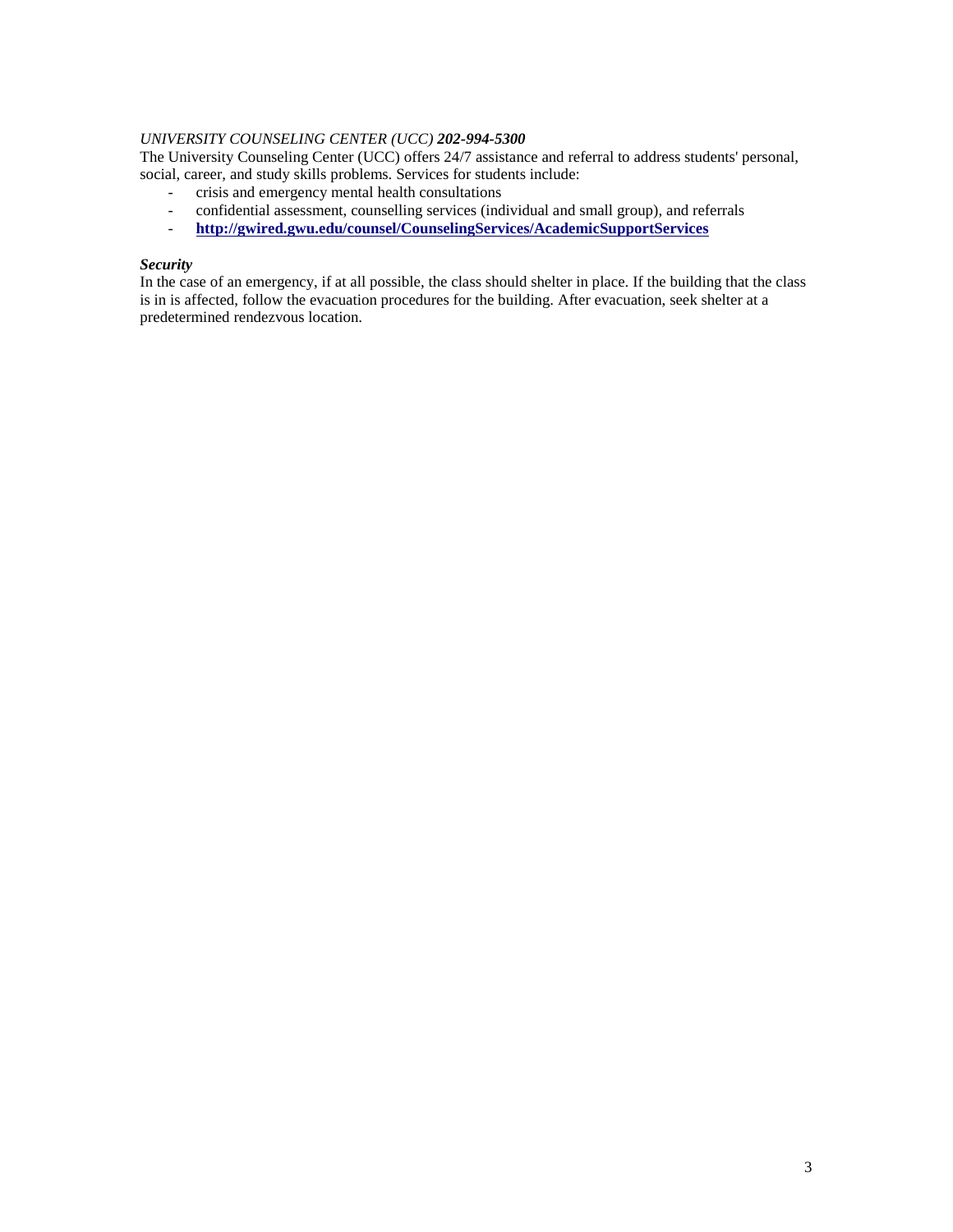# **Readings:**

The readings will be available primarily via university-accessible databases, with links on Blackboard. I also encourage you to keep current on regional security news.

## **Schedule:**

## **1. Jan. 14: Overview**

## **2-3. Jan. 21, 28: National Security Contexts**

## *Jan. 21: Russia's Security Context*

- Angela Stent, "Reluctant Europeans: Three Centuries of Russian Ambivalence Toward the West," in *Russian Foreign Policy in the 21st Century & the Shadow of the Past*, ed. Robert Legvold (2007), 393-441.
- Peter Rutland, "Still Out in the Cold? Russia's Place in a Globalizing World," *Communist and Post-Communist Studies* 45 (2012): 343-354.
- Dmitri Trenin, "Introduction: Life After Death?" and selections from "Imperial Exit and Post-Imperial Condition," *Post-Imperium: A Eurasian Story* (2011), 1-42, 75-82.

## *Jan. 28: Eurasian Security Contexts*

- Mikhail Molchanov, "National Identity and Foreign Policy Orientation in Ukraine," in *Ukrainian Foreign and Security Policy: Theoretical and Comparative Perspectives*, ed. Jennifer D.P. Moroney, Taras Kuzio, and Mikhail Molchanov (2002), 227-256.
- David J. Smith, "'The Devil and the Deep Blue Sea': European Integration, National Identity and Foreign Policy in Post-Communist Estonia," *Journal of Communist Studies and Transition Politics* 19, no. 3 (2003): 156-177.
- Donnacha O Beachain & Frederik Coene, "Go West: Georgia's European identity and its role in domestic politics and foreign policy objectives," *Nationalities Papers* 42, 6: 923-941.
- Richard Giragosian, "The Need for Redefinition: Armenian National Identity," *Caucasus Context* 5, no. 1 (2008): 14-28.
- Martha Brill Olcott, "Rivalry and Competition in Central Asia," Eurasia Emerging Markets Forum (January 2010), 1-16.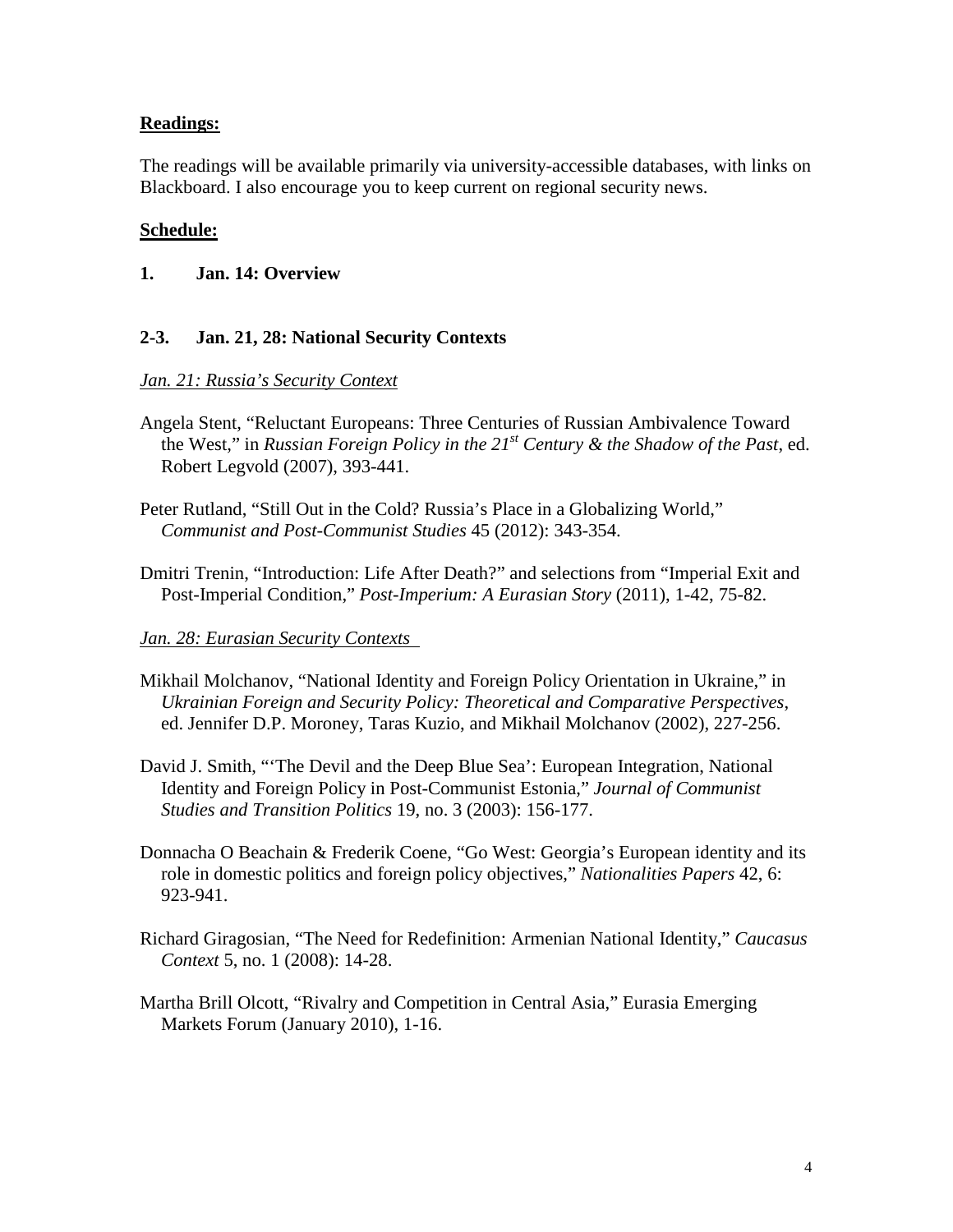## **4-5. Feb. 4, 11 Regional Security Architectures**

## *Feb. 4: European Security*

- Ronald Asmus, Richard L. Kugler, and F. Stephen Larrabee, "Building A New NATO," *Foreign Affairs* (September-October 1993), 28-40.
- James DeHart, "The Burden of Strategy: Transatlantic Relations and the Future of NATO Enlargement," Institute for the Study of Diplomacy, Georgetown University (November 2008), 1-34.
- P. Terrence Hopmann, "Intergovernmental Organizations and Non-State Actors, Russia and Eurasia: The OSCE," in *Key Players and Regional Dynamics in Eurasia: The Return of the "Great Game*,*"* eds. Maria Raquel Freire and Roger Kanet, 238-268.
- Pawel Dariusz Wisniewski, "The Eastern Partnership—It Is High Time To Start A Real 'Partnership'," Carnegie Moscow Center, November 2013, 1-23.
- Charles Kupchan, "NATO's Final Frontier: Why Russia Should Join the Atlantic Alliance," *Foreign Affairs* 89 (May/June 2010): 100-112.

#### *Feb. 11: Eurasian Organizations*

- Martha Brill Olcott, Anders Aslund, and Sherman W. Garnett, "The Failure of the CIS" in *Getting it Wrong: Regional Cooperation and the Commonwealth of Independent States* (1999), 1-30.
- Karsten Jakob Møller, "Collective Security Treaty Organization: An Entangling Alliance," in *International Organizations: Their Role In Conflict Management*, 203- 221.
- Nicu Popescu, "Eurasian Union: The Real, The Imaginary, and the Likely," *Chaillot Papers*, September 2014, 7-26.
- Marlene Laruelle and Sebastien Peyrouse, "The Shanghai Cooperation Organization: Successes and Challenges," *The Chinese Question in Central Asia: Domestic Order, Social Change, and the Chinese Factor* (2012), 27-43.
- Alexander I. Nikitin, "Post-Soviet Military Political Integration: The Collective Security Treaty Organization and Its Relations with the EU and NATO," *China and Eurasia Forum Quarterly* 5, no. 1 (2007): 35-44.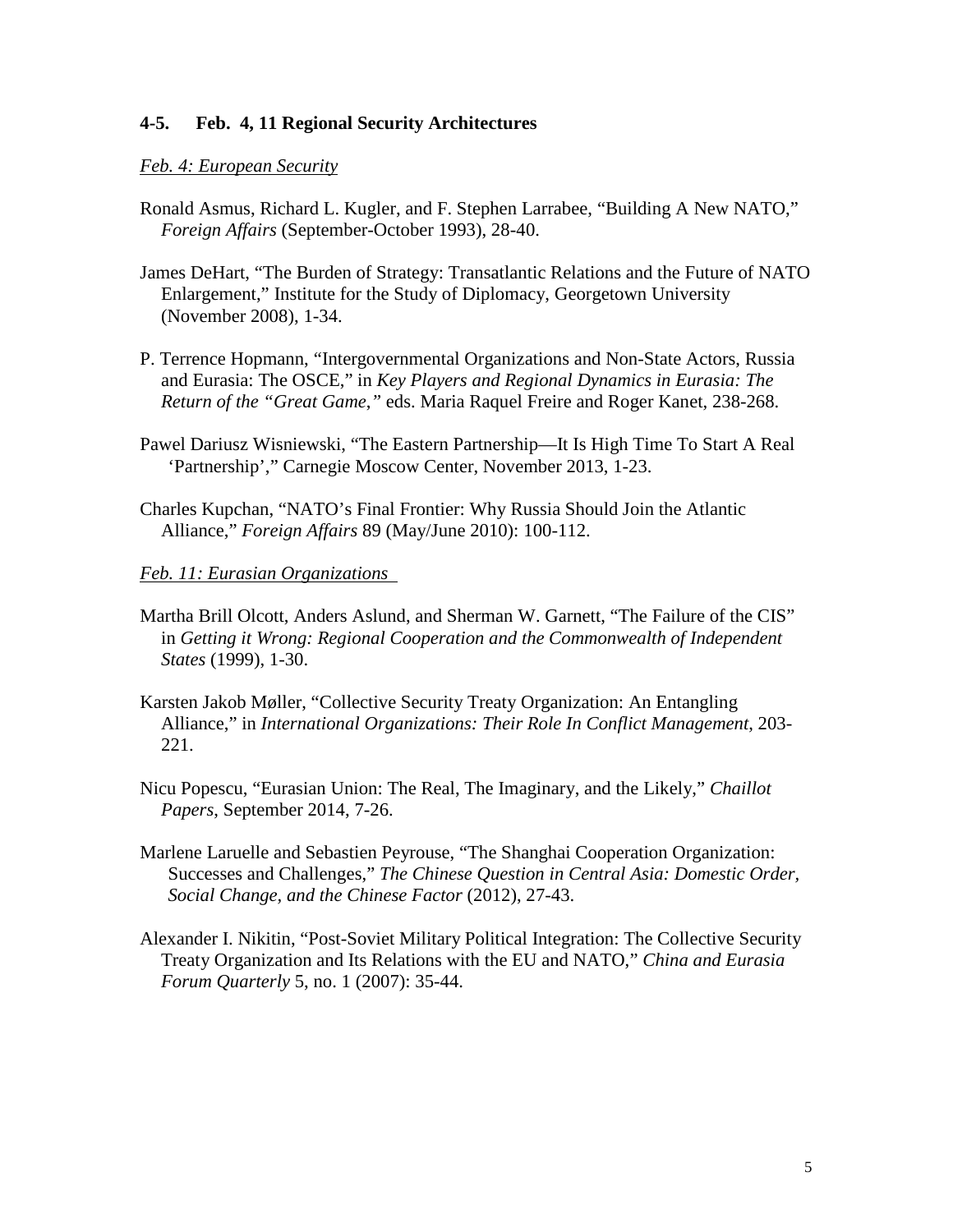## **6-8. Feb. 18, 25, March 4 Conflict and Intervention**

## *February 18: Regional Conflicts*

- William Hill, *Russia, The Near Abroad, and the West: Lessons from the Moldova-Transdniestria Conflict* (2012), 48-73, 92-108, 115-116, 138-156.
- Roy Allison, "The Russian case for military intervention in Georgia: international law, norms and political calculation," *European Security* 18 (2009): 173-200.
- Samuel Charap and Cory Welt, *[A More Proactive U.S. Approach to the Georgia](http://www.americanprogress.org/issues/2010/10/new_approach_russia_georgia.html)  [Conflicts](http://www.americanprogress.org/issues/2010/10/new_approach_russia_georgia.html)*, Center for American Progress (2011), 6-9, 22-35, 43-51.
- Thomas de Waal, "Remaking the Nagorno-Karabakh Peace Process," *Survival* 52, no. 4 (2010): 159-176.
- Cory Welt, "Turkish-Armenian Normalization and the Karabakh Conflict," *Perceptions: Journal of International Affairs* 18, no. 1 (Spring 2013): 207-221.

### *February 25: International Interventions*

- Roy Allison, *Russia, The West, and Military Intervention* (2013), 44-70, 98-119, 170- 205.
- Samuel Charap, "Russia, Syria, and the Doctrine of Intervention," *Survival* 55, no. 1 (2013): 35-41.

#### *March 4: The Ukraine Crisis and After*

Samuel Charap and Mikhail Troitskiy, "Russia, the West, and the Integration Dilemma" *Survival* 55, 6 (December 2013-January 2014): 49-62.

Lilia Shevtsova, "The Russia Factor," *Journal of Democracy* 25, 3 (July 2014): 74-82.

- "Russia's Motives in Ukraine," *Strategic Comments*, May 2014.
- Dmitry Trenin, "The Ukraine Crisis and the Resumption of Great-Power Rivalry," Carnegie Moscow Center, July 2014, 1-26.
- Ivan Krastev and Mark Leonard, "The New Ukrainian Disorder," European Council on Foreign Relations, November 2014, 1-8.

### **March 6 (Friday): OP-ED DUE, by email**

### **March 11: NO CLASS (SPRING BREAK)**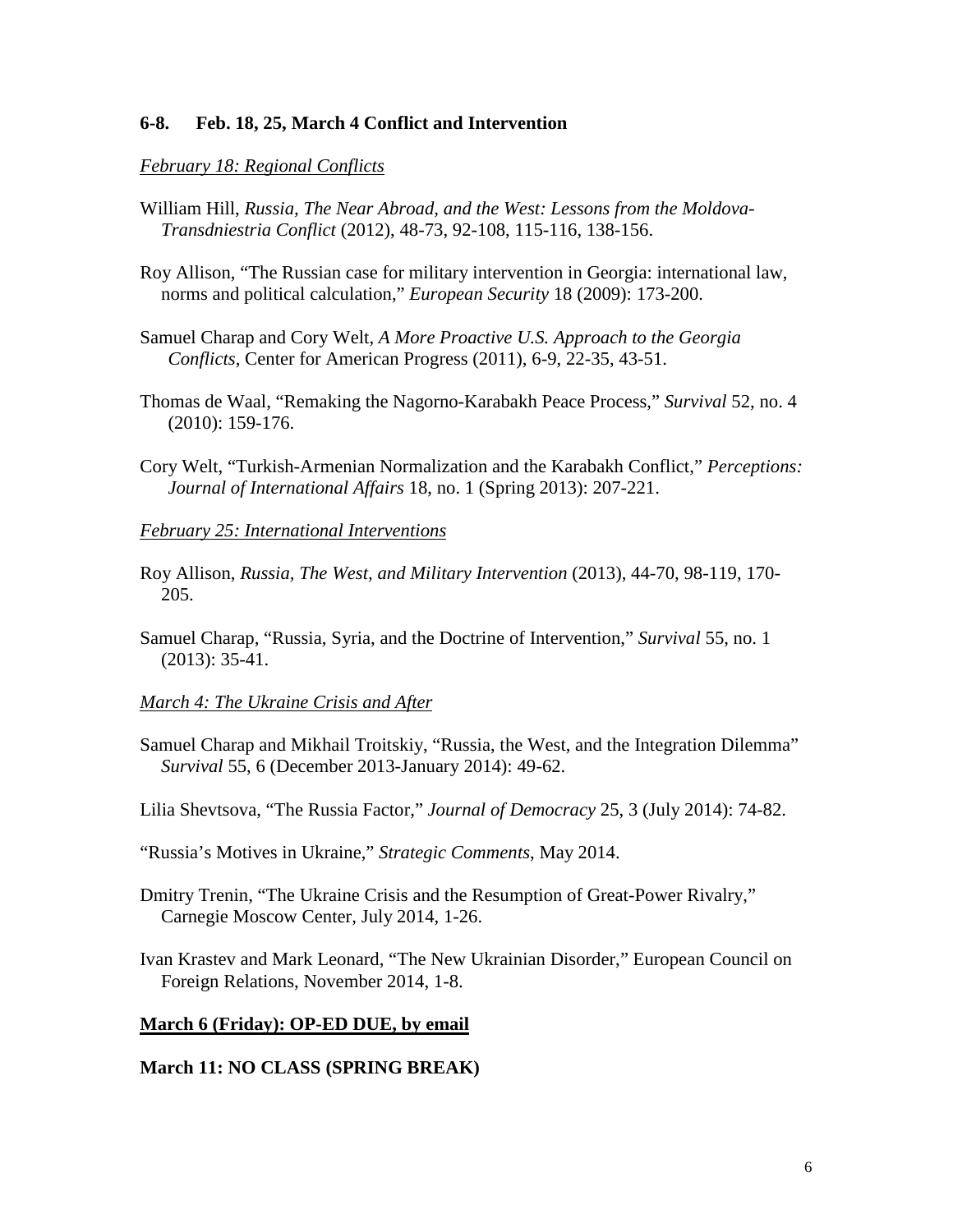## **9. March 18 The Islamist Threat**

- Brian Glyn Williams, "Jihad and Ethnicity in Post-Communist Eurasia: On the Trail of Transnational Islamic Holy Warriors in Kashmir, Afghanistan, Central Asia, Chechnya and Kosovo," *The Global Review of Ethnopolitics* 2, nos. 3-4 (March/June 2003): 3-14.
- Brian Glyn Williams, "From Secessionist 'Rebels' to 'Al Qaeda Shock Brigades': Assessing Russia's Efforts to Extend the Post-September 11th War on Terror to Chechnya," *Comparative Studies on South Asia, Africa, and the Middle East* 23, 2 (2003): 18-30.
- Cerwyn Moore and Paul Tumelty, "Foreign Fighters and the Case of Chechnya: A Critical Assessment," *Studies in Conflict and Terrorism* 31 (2008): 412-433.
- Emil Souleimanov, "The Caucasus Emirate: Genealogy of an Islamist Insurgency," *Middle East Policy* 18, no. 4 (2011): 155-168.
- Thomas Sanderson, Daniel Kimmage, and David A. Gordon, "From the Ferghana Valley to South Waziristan: The Evolving Threat of Central Asian Jihadists" (Center for Strategic and International Studies, 2010), 1-26.

# **10. March 25 Energy Security**

- Peter Rutland, "Russia as an Energy Superpower," *New Political Economy* 13, 2 (June 2008): 203-210.
- Steve LeVine, "The Near Abroad," "Early Oil," "A Way to the Sea," *The Oil and the Glory: The Pursuit of Empire and Fortune on the Caspian Sea* (2007), 198-235, 345- 359.
- Richard E. Ericson, "Eurasian Natural Gas: Significance and Recent Developments," *Eurasian Geography and Economics* 53, 5 (2012): 615-648.
- Karen Smith Stegen, "Deconstructing the Energy Weapon: Russia's Threat to Europe as Case Study," *Energy Policy* 39 (2011): 6505-6512.
- Robert W. Orttung and Indra Overland, "A Limited Toolbox: Explaining the Constraints on Russia's Foreign Energy Policy," *Journal of Eurasian Studies* 2 (2011): 74-84.